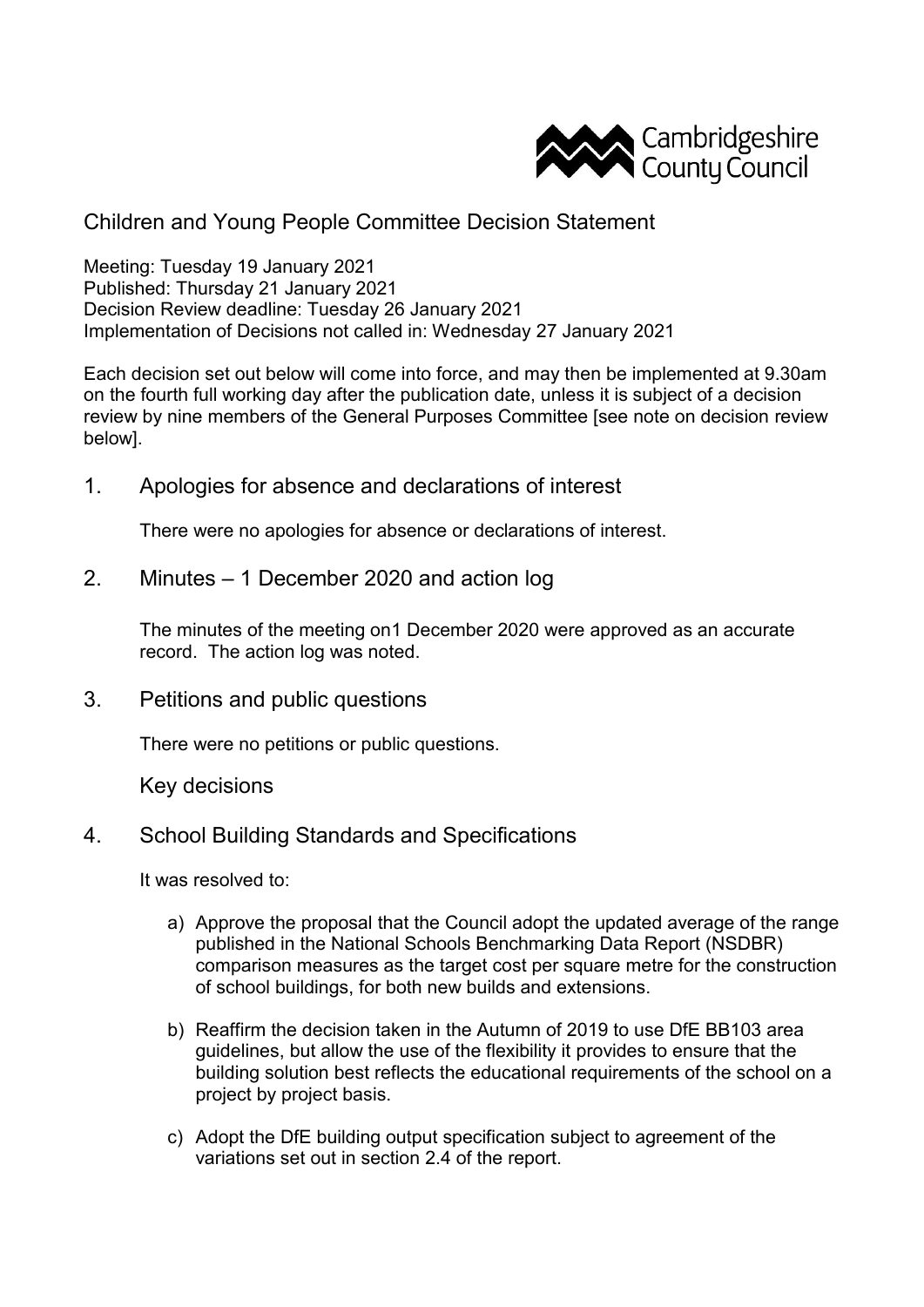- d) Agree that the costs of meeting policy and regulatory requirements on climate change, the environment and planning that fall outside the standards adopted in a) to c) above are identified separately with additional capital investment subject to the satisfactory conclusion of a supporting business case. That for existing school buildings, central Government grants continue to be sought to fund the replacement of gas and oil heating systems with more sustainable solutions.
- e) Agree that current work continues on establishing a needs-based budget for school maintenance and condition works for consideration in the 2021/22 annual review of the capital programme.
- f) Agree that any change on the current policy in terms of the provision of fire suppression measures in new and extended schools (sprinklers) await the conclusion of the current DfE review of fire management policy for schools

## 5. Schools and Early Year's Funding Arrangements

It was resolved to:

- a) Approve the formula factors and unit values to be applied in the local Cambridgeshire funding formula, for primary and secondary mainstream schools as set out in Appendix A.
- b) Approve the proposed hourly rates for Early Years settings as detailed in section 5.2.

Other decisions

6. Finance Monitoring Report

It was resolved to review and comment on the report.

7. Service Director's Report: Education

It was resolved to note the issues outlined in the paper and comment as appropriate.

## 8. Determined Admissions Arrangements 2022/23

It was resolved to:

- a) Determine the co-ordinated qualifying scheme and admission arrangements for all schools for whom the Council, as the Local Authority, is the admission authority as published in the consultation documents for admission to school in 2022/23.
- b) Support the proposal that a full and comprehensive review of the determined admission arrangements for all own admission authority schools is undertaken. This should include the published definitions of existing school